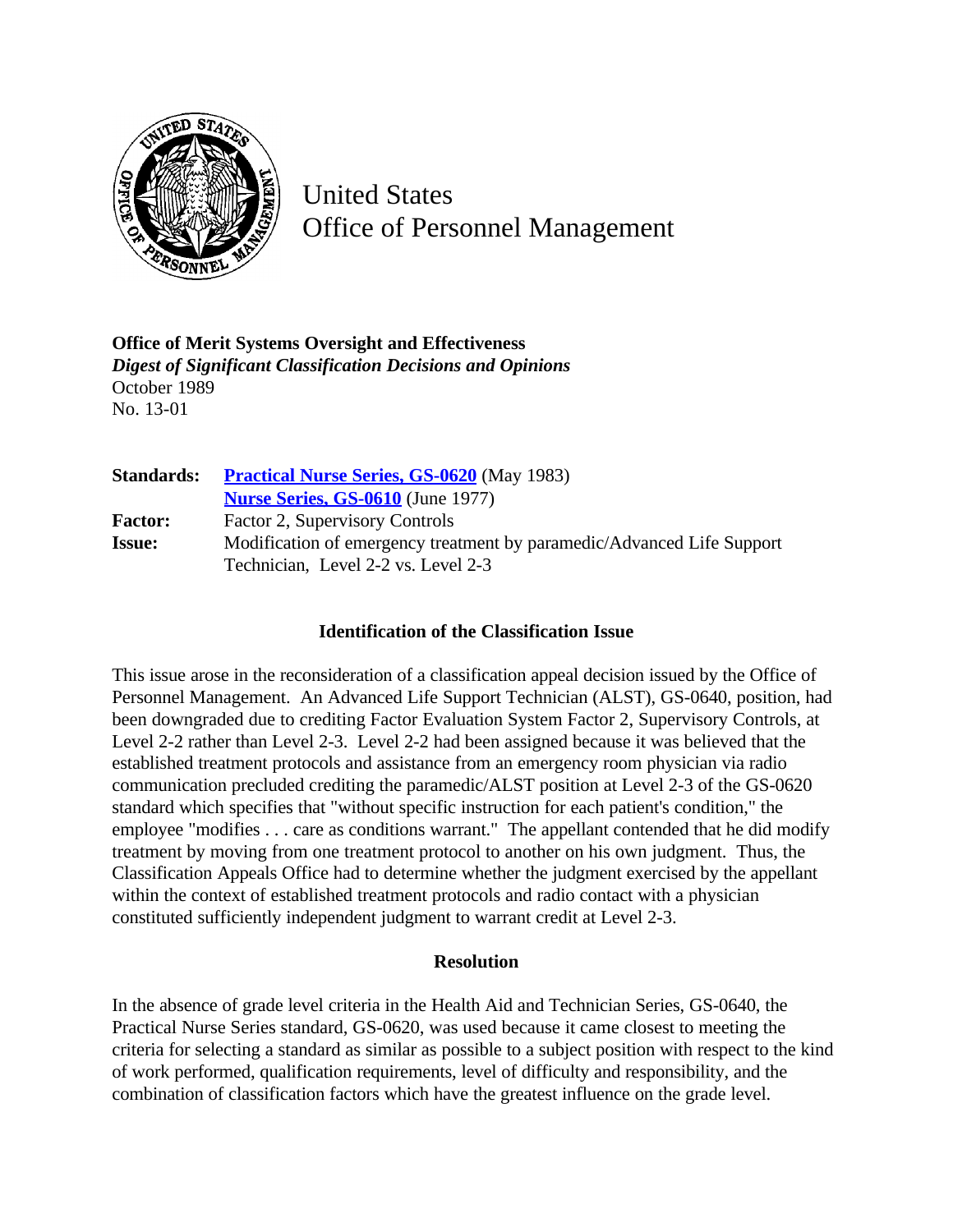The standard does not provide a specific example of modified care. However, two benchmark descriptions (6-1 and 6-2) credit Level 2-3 for nurses in a hospital setting for carrying out nursing care and handling problems and deviations independently "in accordance with previous training, instructions, policies, accepted nursing practices and the assigned patient care plans."

The Classification Appeals Office found that in an emergency situation, the appellant had to act quickly to evaluate the patient, determine what type of facility (e.g., nearest hospital, shock trauma, burn center, eye center) the patient should be sent to and in what type of conveyance (e.g., helicopter, emergency ambulance, routine ambulance), and determine the most appropriate treatment approach or combination of approaches to deal with the patient's condition and provide emergency care. The appellant had available over 30 protocols that outline step-by-step treatment of the patient based on the specific symptoms exhibited by the patient. He memorized and had to follow them. However, he had to exercise judgment in selecting a protocol and modifying treatment by moving to another protocol based on the patient's response. Each protocol determines when a physician is called. The appellant first had to perform an initial patient assessment and administer certain emergency treatments before communication was established with the physician. The physician with whom he would consult by radio would be dependent on the appellant's onsite evaluation and description of the patient's condition, made in the absence of his supervisor, under emergency conditions, and without a specific plan developed for the care of the particular patient, as would be the case in a hospital. The appellant, unlike the practical nurse, had to assess the patient and determine which of more than 30 protocols to apply.

In addition to the GS-0620 benchmarks mentioned above, the Classification Appeals Office referred to Nurse Series, GS-0610, benchmarks, with due allowance for occupational differences, which reveal the description of a nurse who, "In emergency situations when a physician is not present or immediately available, initiates appropriate measures, for example, takes resuscitative measures in case of cardiac or respiration arrest." This example, (Benchmark 9-2) is assigned Level 2-3, partly because "[n]ursing procedures are carried out independently within the framework of established policy." In Benchmark 9-3, the nurse, among other duties, "[p]rovides emergency treatment, for example, to accident victims." Again, the nurse is assigned Level 2-3, in part due to responding "to emergencies in accordance with policy and accepted nursing practice without specific instructions." It is significant that the benchmark description specifies that the nurse "[w]orks under protocols of care that provide instructions for taking care of problems and patient needs during absence of physician." The following of these protocols is not considered sufficient to obviate crediting Level 2-3. It is also interesting to note that the GS-0610 standard provides as an illustration of Level 2-3, "[o]ccupational health nurses who work under the general direction of a nurse or physician who is either on the same premises or available for guidance by telephone." Again, the availability of higher level direction, by itself, is not a bar to assigning Level 2-3. Indeed, the GS-0621 Nursing Assistant Series also provides for Level 2-3 for carrying out patient care in accordance with treatment plans, patient charts, and instructions, and for modifying nursing care as conditions warrant, notwithstanding the lower levels of knowledge required and complexity of work covered by that series.